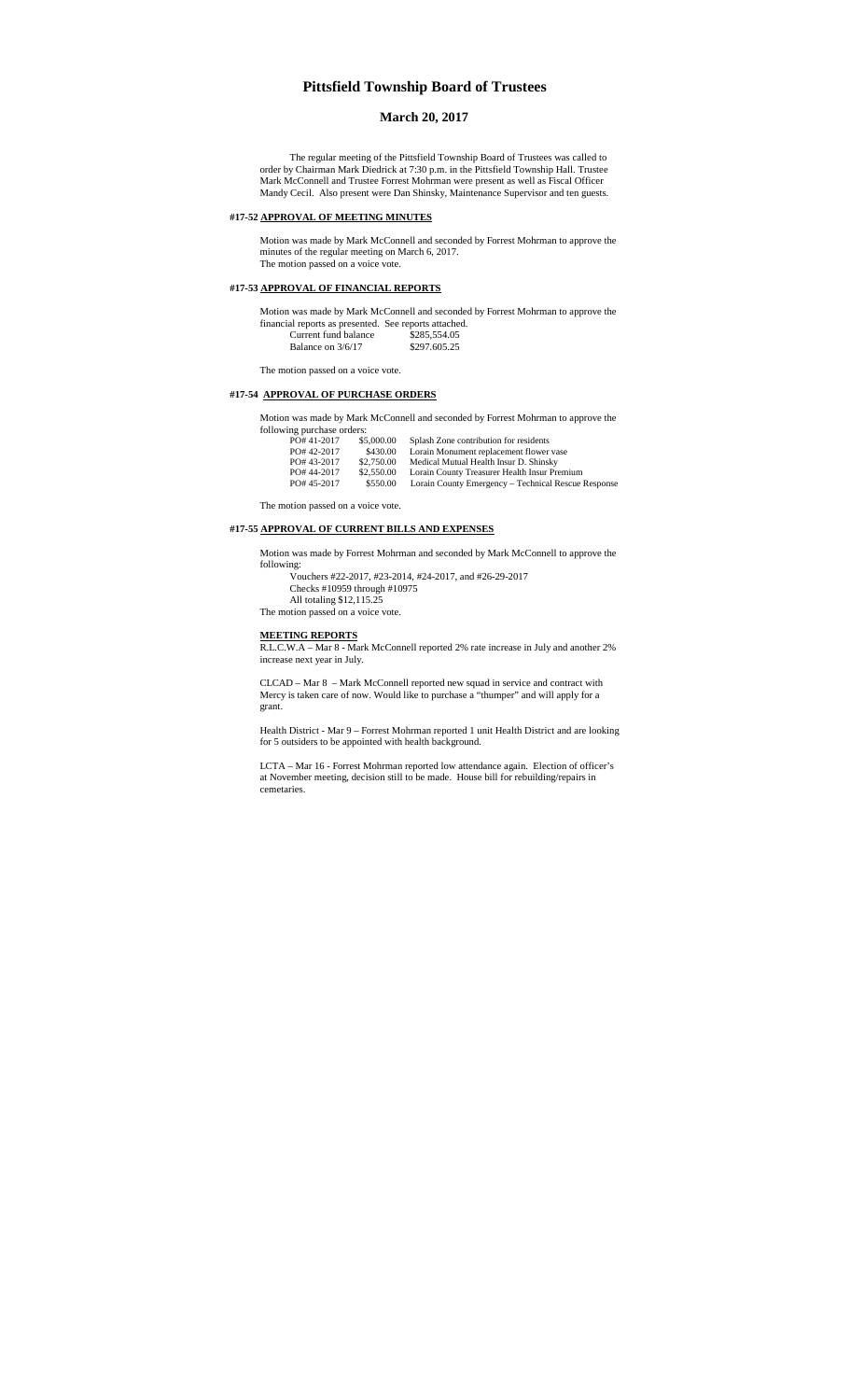Storm Water – next meeting scheduled for March 29.

#### **OLD BUSINESS** –

Shop side of new building almost complete. Plumbing being ran and floor heating to be installed. New building will be open to the public prior to next Meeting Monday April 3, 2017

from  $6:30 - 7:15$ .

## **#17-56 APPROVAL OF PERMANENT APPROPRIATIONS FOR 2017**

Following detailed review by the Fiscal Officer and Trustees, Mark McConnell moved to approve the following permanent appropriations:

| General Fund                   | \$182,670.00   |
|--------------------------------|----------------|
| Motor Vehicle License Tax Fund | \$12,000.00    |
| Gasoline Tax Fund              | \$135,625.00   |
| Road & Bridge Fund             | \$103,300.00   |
| Cemetery Fund                  | 5,830.00<br>S. |
| Road & Bridge Levy Fund        | \$43,200,00    |
|                                |                |
|                                |                |

Total Appropriations \$482,625.00

Forrest Mohrman seconded the motion and it passed on a voice vote.

### **NEW BUSINESS –**

Web service being managed by Pier 58 and will invoice us quarterly. Townhall lighting upgrade - Dan to get quote from electric company and will let us know, and also quote for Handicap button to be replaced. Pride Day Organizational Meeting Saturday May 20, 2017- Dan will attend from Pittsfield Township.

#### **#17-57 APPROVAL TO HAVE BOY SCOUT TROOP #414 DO TRASH PICK-UP ALONG TOWNSHIP ROADSIDES FOR A DONATION OF \$500.00 FROM THE TOWNSHIP**

Motion was made by Mark McConnell and seconded by Forrest Mohrman to approve the project by Boy Scout Troop #414 to pick-up trash along Pittsfield Township roadsides and the Township would make a donation of \$500.00 to the Boy Scout Troop. The motion passed on a voice vote.

#### **#17-58 APPROVAL TO PURCHASE A \$25.00 GIFT CARD TO BE USED AS A DOOR PRIZE FOR THE LORAIN COUNTY TOWNSHIP ASSOCIATION SPRING BANQUET**

Motion was made by Forrest Mohrman and seconded by Mark Diedrick to approve the purchase of a \$25.00 gift card to be used as a door prize for the Lorain County Township Association Spring Banquet to be held on April 20, 2017. The motion passed on a voice vote.

# **ZONING BUSINESS**

Old Carter building being looked at by a cabinet shop out of Grafton.

# **TOWNSHIP HALL & PARK REPORT**

#### **#17-59 ADJOURNMENT**

Motion was made by Forrest Mohrman and seconded by Mark McConnell to adjourn the meeting at 8:30 p.m. The motion passed on a voice vote.